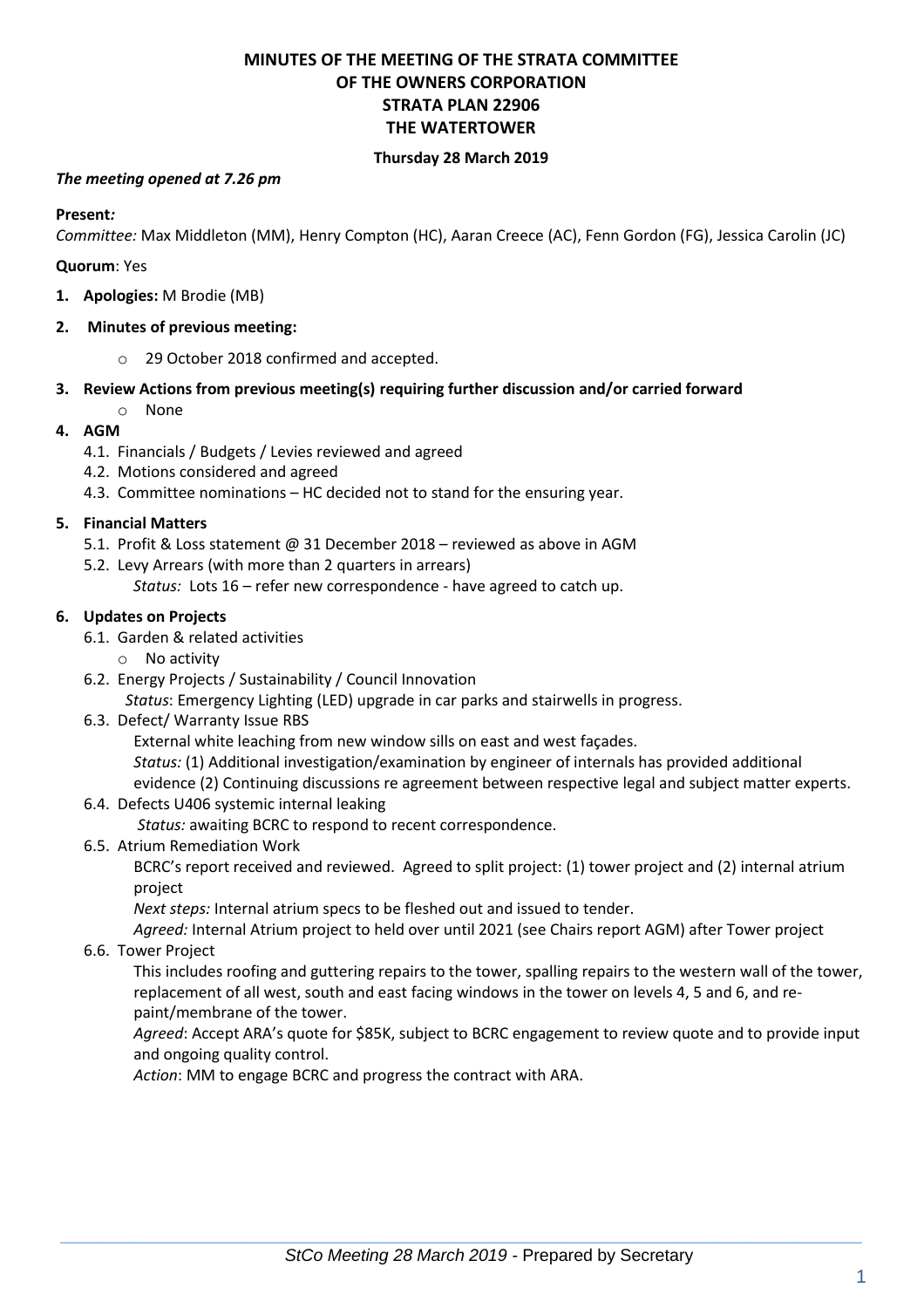# 6.7. Lift Upgrade:

Committee reviewed MM's spreadsheet of extensive options/costs provided by suppliers Electra and Liftronics.

*Agreed*:

- o Not to progress option to extend lift to levels 5 and 6.
- $\circ$  To a modernisation (rather than a wholly replacement) proposal, subject to further information from each supplier about minimisation of the lift downtime for this work.

*Actions:* 

- o *MM to request further information and report back to committee.*
- o *Committee to choose the supplier and finalise agreed option/estimates.*

# **7. Building Management & Maintenance**

- 7.1. Plumbing / water leaking issues
	- o U601 water penetration from roof/gutter needs urgent attention as well as attend to cracked render of western side of tower wall.
		- *Status*: Refer Tower Project above
- 7.2. Garage roller Doors (Rosehill and Marian)

*Status*: Doors now replaced (now closed)

- *Action*: MM to seek other contractors who may be able to rectify.
- 7.3. Pool/Gym
	- o Pool solar Quote \$4K to upgrade electricals and replace solar pump confirmed now completed (closed)
- 7.4. Skylights (3<sup>rd</sup> floor west) need servicing (rubbing back, repaint/revarnish and resealing) *Agreed:* Accept Quote from Hardscape Carpentry \$7K *Action:* MM to engage Hardscape and facilitate access
- 7.5. Mirvac/Council roads works.
	- o MM/MB on behalf of Owners Corporation halted works due to severe vibration and requested Mirvac to undertake a dilapidation survey.

*Status:* MM / MB facilitated access to 24 apartments for assessment by Van Der Meer Consulting, before any further work could be undertaken.

*Noted:* Extensive dilapidation report received from Mirvac/Van Der Meer Consulting.

*Action:* MM/MB to follow up Mirvac for post-dilapidation when all works are completed

7.6. Window Cleaning

*Agreed:* to proceed with abseiling means of cleaning external facing windows, subject to timing of defect works/scaffolding.

*Action*: MM to engage ARA at appropriate time.

7.7. Swimming pool re-paint

*Agreed:* to proceed as per *Pool Painters* quote \$6.5k for repainting during winter period.

*Action*: MM to seek pool paint colour samples for committee consideration, and engage contractor.

7.8. Pest Control

*Noted:* Rodent and cockroach service competed by True Blue Pest Services 7/3/2019.

7.9. Xmas (2018): Lobby decorations & Party – *Noted:* Committee acknowledged residents who participated and assisted.

# **8. Strata Administration & Compliance**

8.1. CPSGlobal / VHA-Vodafone lease of rooftop space for the installation of mobile antennae*. Status*: Configuration / deployment continuing; Lease registration on Title completed. *Noted*: Legal / consulting costs (now completed) *Next Steps:* Awaiting receipt of plan for installation of shroud.

### **9. Other incidents/activities/complaints, etc.**

- $\circ$  4/11/18 complaint fr. U316 against U403 re harrassement *Action:* Committee agreed for MM & AC to discuss/meet with resident of U403.
- $\circ$  13/12/18 U403 notification of barking dog *Noted:* Monitor for further and repeated instances
- $\circ$  14/12/18 U6 burst kitchen water filter impacting OC leased office carpet and U5 carpet.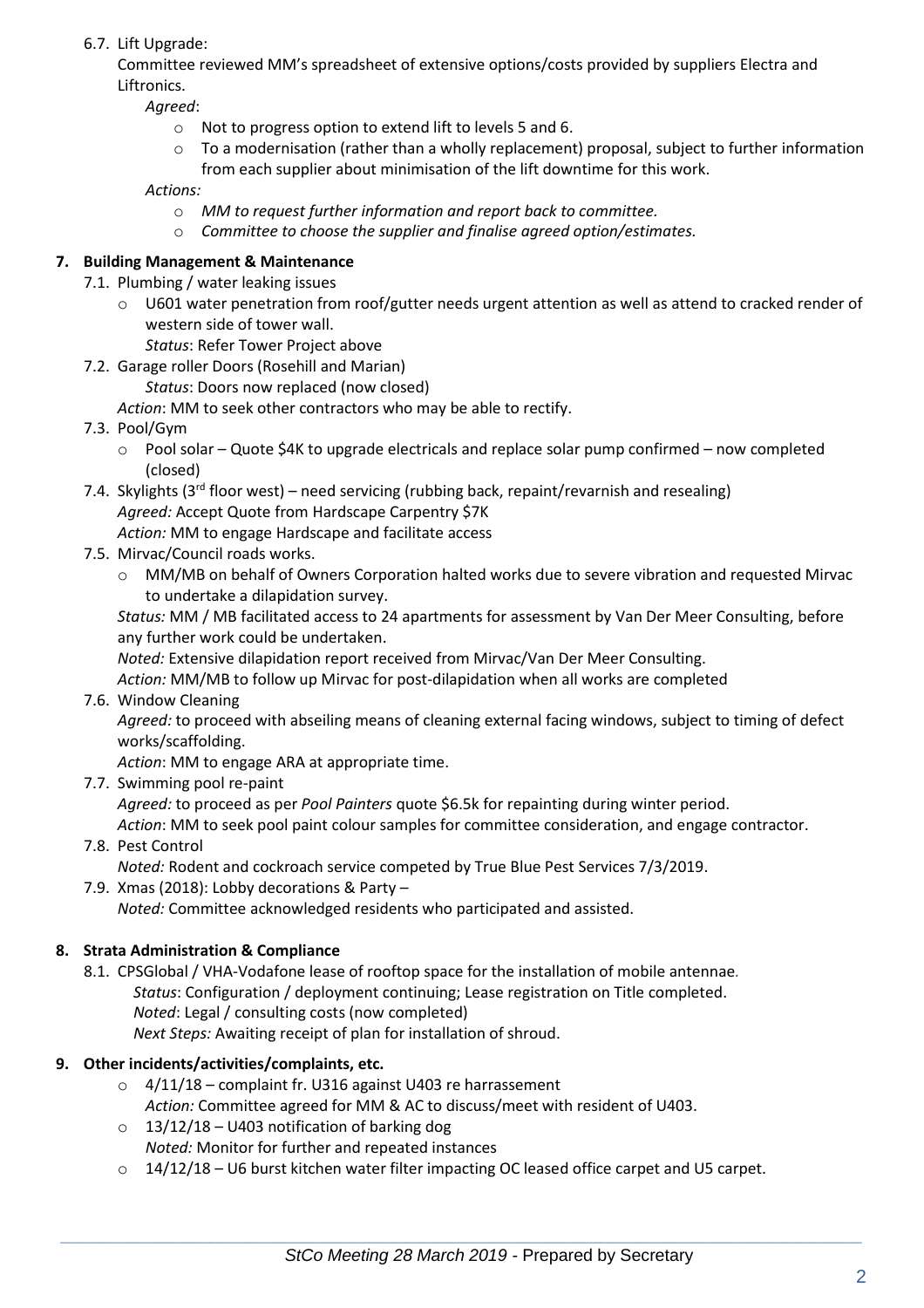*Noted:* Action was taken at the time to call carpet cleaning expert to extract water from both areas. Claim to OC insurers to be lodged for OC costs related to Office. *Action:* MB/MM to follow up claim

- $\circ$  30/12/18 U5 notification of cigarette butts on street from 3<sup>rd</sup> floor313 unit. *Noted:* That OC not responsible for street litter, but to observe for further incidents and take action if deemed necessary.
- $\circ$  28/12/18 complaint from U5 re various matters relating to decorative Xmas lights *Action:* Committee met to discuss and prepare response. Secretary (MM) to issue response letter.
- o 22/3/19 Optus contractor damaged new Marian St Roller door *Action:* MM to arrange repair and claim from contractor's insurance.

### **10. Inward correspondence received (not previously covered or in pipeline) requiring review/decisions/noting**

- o U111 minor renovation notification confirmed (closed)
- o U115 kitchen upgrade notification confirmed (closed)
- $\circ$  U501 airconditioning installation agreed and confirmed (closed)
- o U210 airconditioning installation agreed and confirmed (closed)
- o U207 airconditioning installation agreed and confirmed (closed)
- o U112 notification of intention to renovate further information required for consideration
- $\circ$  U314 notification of renovations in 2014 were not minuted now confirmed and included in minutes of 14/10/14 (closed)
- o U403 balcony/downpipe drainage problem now rectified (closed)
- $\circ$  U601 flooded 28/11/18 due to roof and gutter overflow failure carpet cleaner/extractor was called to extract from damaged carpet. (Refer to Tower project above to rectify associated roofing/guttering issues).
- $\circ$  U501- window leaks reported. MM to respond with details of Tower project.
- o U403 inside lintel of kitchen window leaking during heavy storm. MM to have roofers examine for problems with roof when undertaking Tower Project.
- o U405 Intercom not working. MM to call intercom contractor to repair.

## **11. Other New Business**

- 11.1. ATP/Mirvac / Council road closures noted.
- 11.2. Vale: long term pool cleaner Greg suddenly passed away; condolence card sent on behalf of residents

### **12. Next meetings:**

o Strata Committee: 11/4/2019 (Immediately after AGM)

### *The meeting closed at 9.11pm*